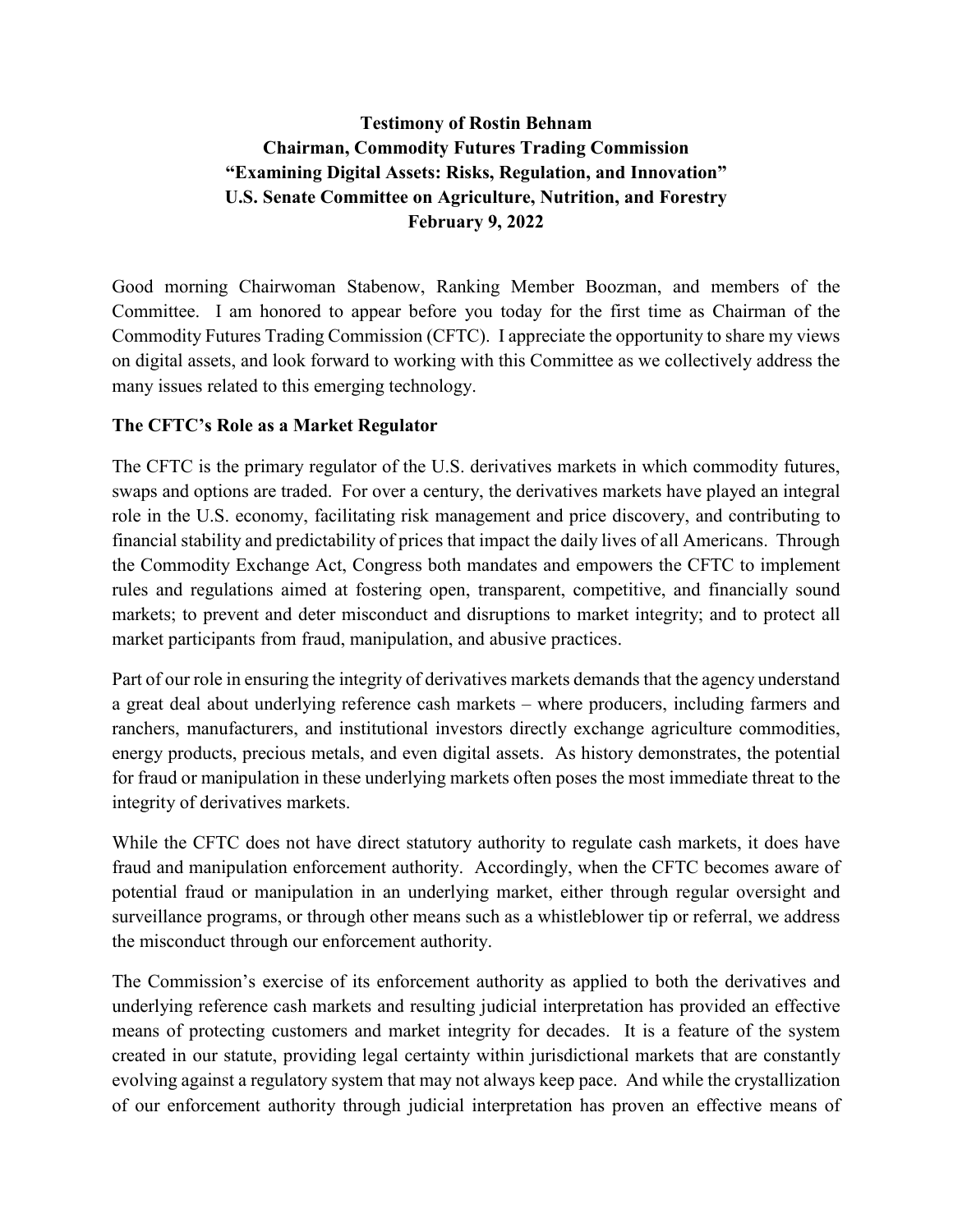uncovering and addressing some of the regulatory gaps presented by innovation and evolution in the financial markets with respect to digital and related assets, it cannot be viewed as a viable substitute for a functional regulatory oversight regime for the cash digital asset market.

This is not to diminish the fact that many cash commodity markets benefit from federal oversight. However, the digital asset market, which at present is most directly supervised through state money transmitter licenses, is unique and presents many novel issues for the CFTC, given our limited authority to police these volatile markets. In fact, there is no one regulator, either state or federal, with sufficient visibility into digital asset commodity trading activity to fully police conflicts of interest and deceptive trading practices impacting retail customers.

# **The Digital Asset Market**

There are now hundreds of thousands of unique digital assets in circulation with a combined market capitalization of approximately \$2 trillion. At the center of this burgeoning industry are the trading platforms where most investors access this market. Several of these platforms operate on a global scale and host marketplaces for trading both in the underlying digital assets, as well as derivative contracts referencing those assets. According to public data, every month in 2021 except one saw over \$1 trillion in monthly trading volume in the digital asset cash market, with a high of \$2.23 trillion in trading volume in May  $2021<sup>1</sup>$  $2021<sup>1</sup>$  $2021<sup>1</sup>$  And the derivatives market is even larger, with notional exchange volumes in just bitcoin futures surpassing those numbers.<sup>[2](#page-1-1)</sup>

Although the CFTC's core responsibility is regulating the commodity derivatives market, there are several unique elements of the digital asset commodity cash market that distinguish it from other cash commodity markets, suggesting it would benefit greatly from CFTC oversight. For example:

- Unlike most cash commodity markets, which are dominated by wholesalers and large financial institutions facilitating the transfer of commodities for commercial use and consumption, the cash market for digital assets is currently characterized by a high number of retail investors mostly engaged in price speculation.
- The speculative fervor around digital assets, frequently feeling like a modern gold rush, has led many investors to regularly take on high levels of leverage when trading, leading to heightened price volatility, often exacerbated by cascading liquidations during price downturns.
- Most investors in the cash market entrust their digital assets to the platforms upon which they trade, failing to differentiate this type of custody arrangement from that offered by the traditional regulated banking industry. The technical complexities around securing and

l

<span id="page-1-0"></span><sup>&</sup>lt;sup>1</sup> Cryptocurrency Exchange Volume, The Block (https://www.theblockcrypto.com/data/crypto-

markets/spot/cryptocurrency-exchange-volume-monthly).

<span id="page-1-1"></span><sup>2</sup> Volume of Bitcoin Futures, The Block (https://www.theblockcrypto.com/data/crypto-markets/futures/volume-ofbitcoin-futures-monthly)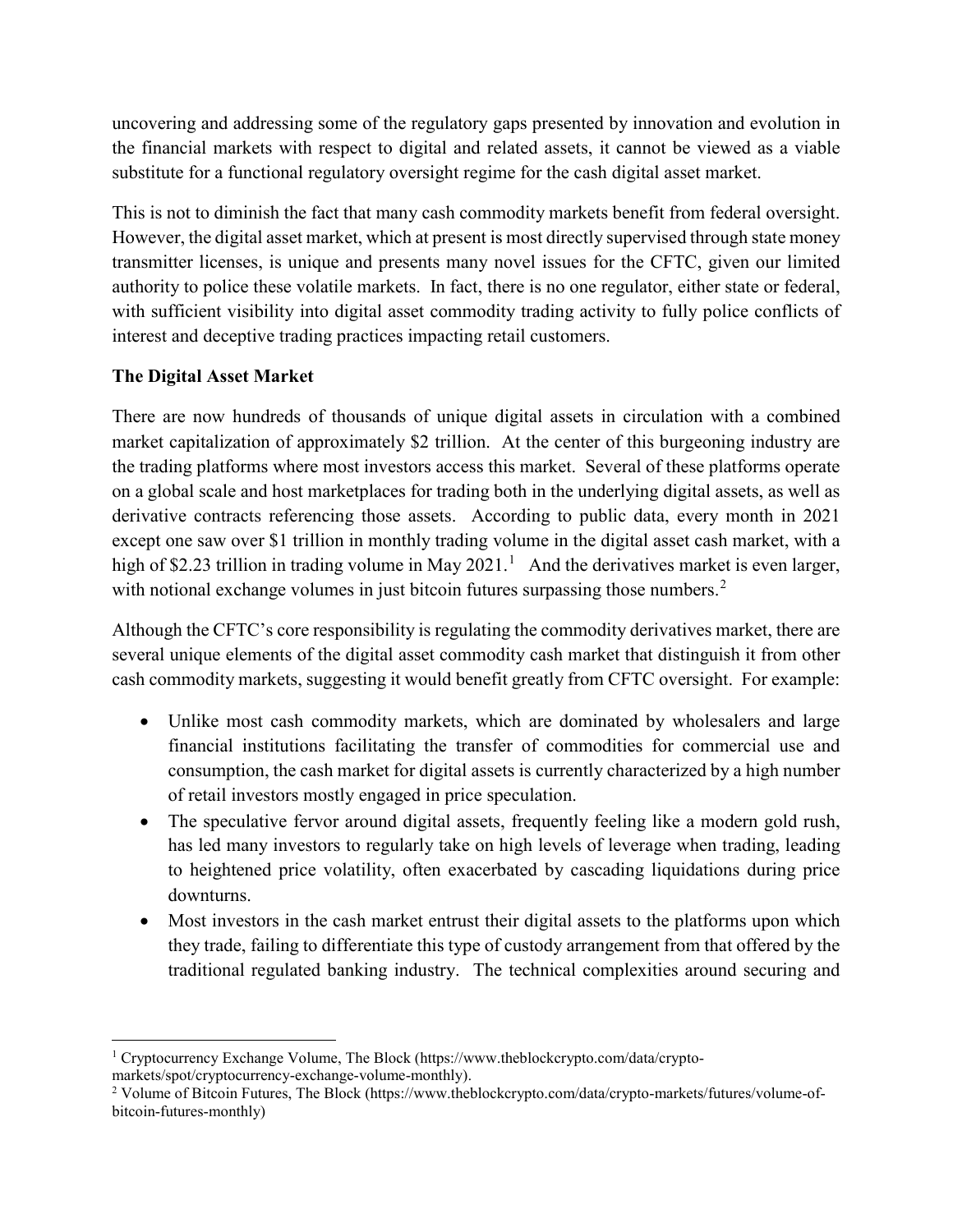transacting in digital assets, particularly issues around custody, have resulted in numerous platforms losing funds to hacks, exploits, and poor cyber security.

I believe these unique characteristics, combined with the growing size and customer, operational, and potential future financial stability risks associated with the cash market necessitate a proactive federal regulatory approach to ensure that the standards that American investors have come to expect from our financial markets are equally present in digital markets.

I also believe that in order to reach the lofty goals that many of the technology's most ardent proponents advocate, it is important that we find ways to sensibly bring this emerging market within the regulatory fold. If in fact the future global economy holds a place for digital assets, tokenization, blockchain technology, decentralized finance, and other elements of the FinTech driven ecosystem, then the need to uphold American leadership and stewardship of this technology is clear. Critical issues, such as national security, trade, and effectively addressing climate change risks, to name a few, will also be at stake.

# **The CFTC's role in the Digital Asset Commodity Market**

The digital asset industry in the U.S. does not fall under a single comprehensive regulatory regime. Instead, the CFTC and other federal agencies and state regulators have all been responsible for collectively establishing the existing, and very incomplete, regulatory environment. And while our oversight capabilities are generally complimentary, market regulation and financial supervision often rely on the development of cooperative arrangements. This is made more difficult by the rapid emergence and development of the digital asset market which, by design, has largely taken place on the outskirts of the traditional financial market structures. While it cannot be said that the industry is completely unregulated, there are important principles missing from this framework that we see in other federally regulated markets, particularly ones that primarily cater to retail investors.

Since 2014, the CFTC has been aggressive in using its limited fraud and manipulation authority in the digital asset space. The CFTC has brought nearly 50 enforcement actions, overseen an increasing number of registrants offering digital asset based derivative products, and established dedicated internal functions to stay abreast of the technical innovations fueling this market.

However, many challenges remain, and the digital sector now demands more and more of the CFTC's attention and time, which I believe necessitates additional resources to adequately address these issues. We are past the stage where digital assets and decentralized financial technologies are a research project, sandboxing what may come in the future. The issues are at the front and center of our thinking at the Commission in addition to our traditional regulatory, oversight, and enforcement responsibilities.

The CFTC is well situated to play an increasingly central role in overseeing the cash digital asset commodity market. Fundamentally, the CFTC is a market regulator that ensures market integrity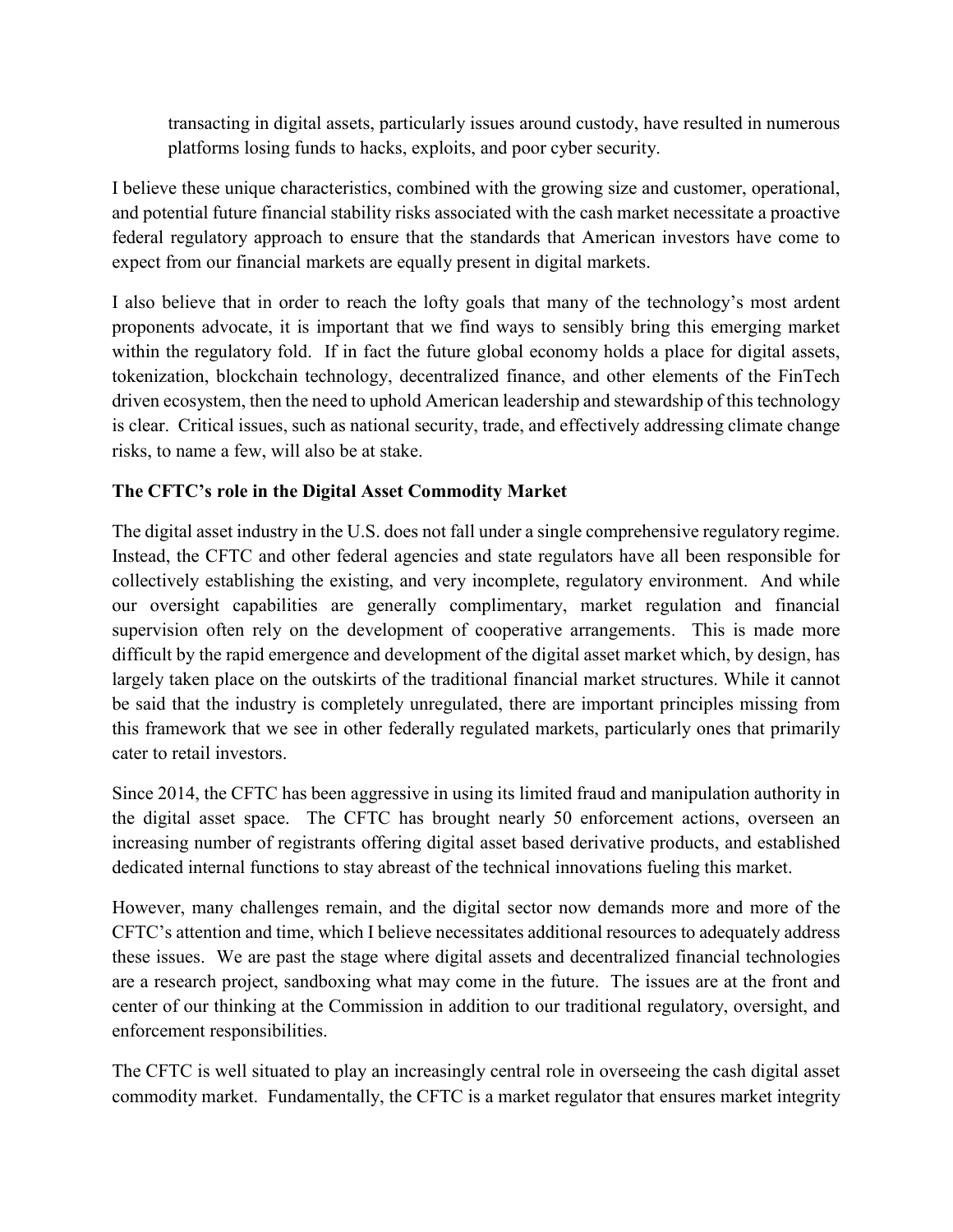and vibrancy aimed at supporting financial stability, while ensuring individual customer protections through principles-based oversight of exchanges, clearinghouses, data repositories, and market participants. This flexible approach has allowed the CFTC, with authority from Congress, to evolve along with the derivatives markets from their historical roots in overseeing agricultural markets to now overseeing markets in everything from energy and precious metals to financial indices and swaps. And we now stand ready to do the same within the digital asset commodity market.

### **The Road to Come**

l

As Chairman, I will ensure that the CFTC continues to use our existing enforcement authority to its fullest extent in the digital asset commodity space to protect customers from fraud and manipulation. However, it is important to recognize that the challenges in this space going forward are likely to extend beyond the confines of the Commodity Exchange Act.

The nature of this innovation results in impacts to more than just financial markets. We are seeing several government agencies consider how this technology impacts federal policy related to payments, custody, illicit activity, national security and a host of other issues. Additionally, reports regarding energy usage resulting from mining are staggering, often times being compared to that of entire countries. On this note, I believe any regulatory response to digital assets must include measures to bring additional transparency to the conduct that makes this innovation possible. Internally, I have directed the CFTC's Climate Risk Unit and LabCFTC to examine the climate implications of digital assets. Staff have also begun initial communications with other federal agencies to ensure the knowledge and expertise of the whole federal complex is brought to bear on this challenge.

I wrote in 2019 that "where the technology could become a common and social good rather than a significant threat to financial stability, the regulatory patchwork is our greatest hurdle to mainstreaming integration and adoption."<sup>[3](#page-3-0)</sup> As a result, I expect there will be an increasing need to ensure a coordinated federal approach in this area, and I plan to have the CFTC be a proactive participant in this process, whether building on the strong relationship the CFTC shares with the Securities and Exchange Commission, or contributing to broader efforts like the recent President's Working Group report on stablecoins.

I believe many of the CFTC's regulatory principles that have made the U.S. derivatives markets the strongest in the world can also serve to aggressively address many of the risks of digital assets. Since its inception, the CFTC and its markets have been at the forefront of innovation and technological development. We have also been a forceful and disciplined cop on the beat. The

<span id="page-3-0"></span><sup>3</sup> Push Us Past Inertia—How the White House Can Help Mainstream FinTech (https://news.bloomberglaw.com/uslaw-week/insight-push-us-past-inertia-how-the-white-house-can-help-mainstream-fintech).